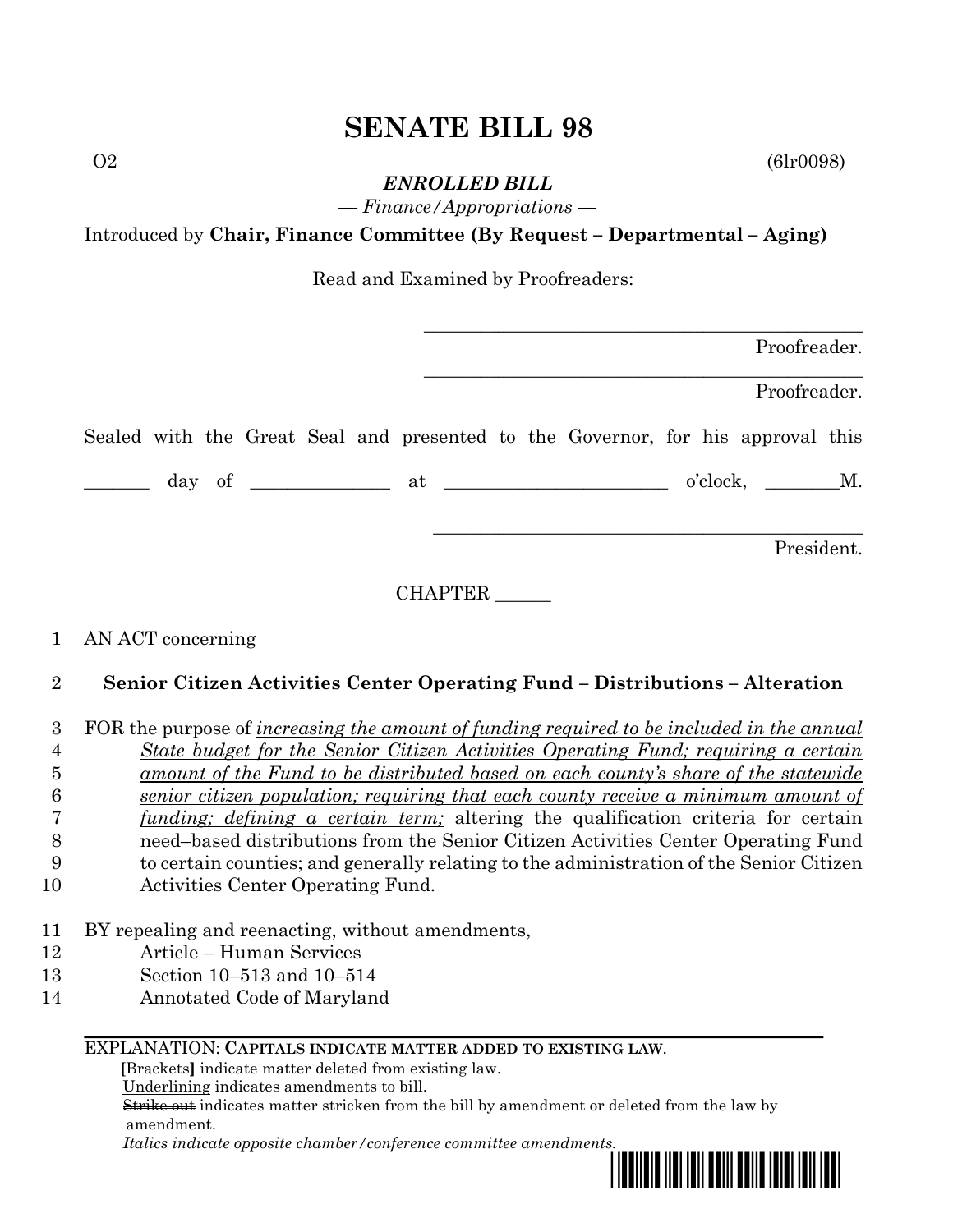| $\mathbf{1}$                                      | (2007 Volume and 2015 Supplement)                                                                                                                                                                                                                                                               |  |  |  |  |  |  |  |  |
|---------------------------------------------------|-------------------------------------------------------------------------------------------------------------------------------------------------------------------------------------------------------------------------------------------------------------------------------------------------|--|--|--|--|--|--|--|--|
| $\overline{2}$<br>$\boldsymbol{3}$<br>4<br>5<br>6 | BY repealing and reenacting, with amendments,<br>Article - Human Services<br>Section 10-516<br>Annotated Code of Maryland<br>(2007 Volume and 2015 Supplement)                                                                                                                                  |  |  |  |  |  |  |  |  |
| 7<br>8                                            | SECTION 1. BE IT ENACTED BY THE GENERAL ASSEMBLY OF MARYLAND,<br>That the Laws of Maryland read as follows:                                                                                                                                                                                     |  |  |  |  |  |  |  |  |
| 9                                                 | <b>Article - Human Services</b>                                                                                                                                                                                                                                                                 |  |  |  |  |  |  |  |  |
| 10                                                | $10 - 513.$                                                                                                                                                                                                                                                                                     |  |  |  |  |  |  |  |  |
| 11                                                | In this part the following words have the meanings indicated.<br>(a)                                                                                                                                                                                                                            |  |  |  |  |  |  |  |  |
| 12                                                | "Fund" means the Senior Citizen Activities Center Operating Fund.<br>(b)                                                                                                                                                                                                                        |  |  |  |  |  |  |  |  |
| 13<br>14<br>15                                    | "Senior citizen activities center" means a community or neighborhood facility<br>$\left( \mathrm{c}\right)$<br>in which a broad spectrum of services are organized and provided to seniors and their<br>spouses, including health, social, nutritional, educational, and recreational services. |  |  |  |  |  |  |  |  |
| 16                                                | $10 - 514.$                                                                                                                                                                                                                                                                                     |  |  |  |  |  |  |  |  |
| 17                                                | There is a Senior Citizen Activities Center Operating Fund.<br>(a)                                                                                                                                                                                                                              |  |  |  |  |  |  |  |  |
| 18<br>19                                          | (b)<br>The Fund shall be used to supplement, but may not be used to supplant, any<br>existing funding for senior citizen activities centers in the State budget.                                                                                                                                |  |  |  |  |  |  |  |  |
|                                                   | $20\quad 10 - 516.$                                                                                                                                                                                                                                                                             |  |  |  |  |  |  |  |  |
| 21                                                | IN THIS SECTION, "DISTRESSED COUNTY" MEANS A COUNTY:<br>(A)                                                                                                                                                                                                                                     |  |  |  |  |  |  |  |  |
| 22<br>23                                          | (1)<br>WITH AN AVERAGE RATE OF UNEMPLOYMENT FOR THE MOST<br><b>RECENT 24-MONTH PERIOD FOR WHICH DATA ARE AVAILABLE THAT EXCEEDS:</b>                                                                                                                                                            |  |  |  |  |  |  |  |  |
| 24<br>25                                          | 150% OF THE AVERAGE RATE OF UNEMPLOYMENT FOR THE<br>(I)<br><b>STATE DURING THAT PERIOD; OR</b>                                                                                                                                                                                                  |  |  |  |  |  |  |  |  |
| 26<br>$27\,$                                      | THE AVERAGE RATE OF UNEMPLOYMENT FOR THE STATE<br>(II)<br><b>DURING THAT PERIOD BY AT LEAST 2 PERCENTAGE POINTS;</b>                                                                                                                                                                            |  |  |  |  |  |  |  |  |
| 28<br>29                                          | (2)<br>WITH AN AVERAGE PER CAPITA PERSONAL INCOME FOR THE MOST<br>RECENT 24-MONTH PERIOD FOR WHICH DATA ARE AVAILABLE THAT IS EQUAL TO OR                                                                                                                                                       |  |  |  |  |  |  |  |  |

**SENATE BILL 98**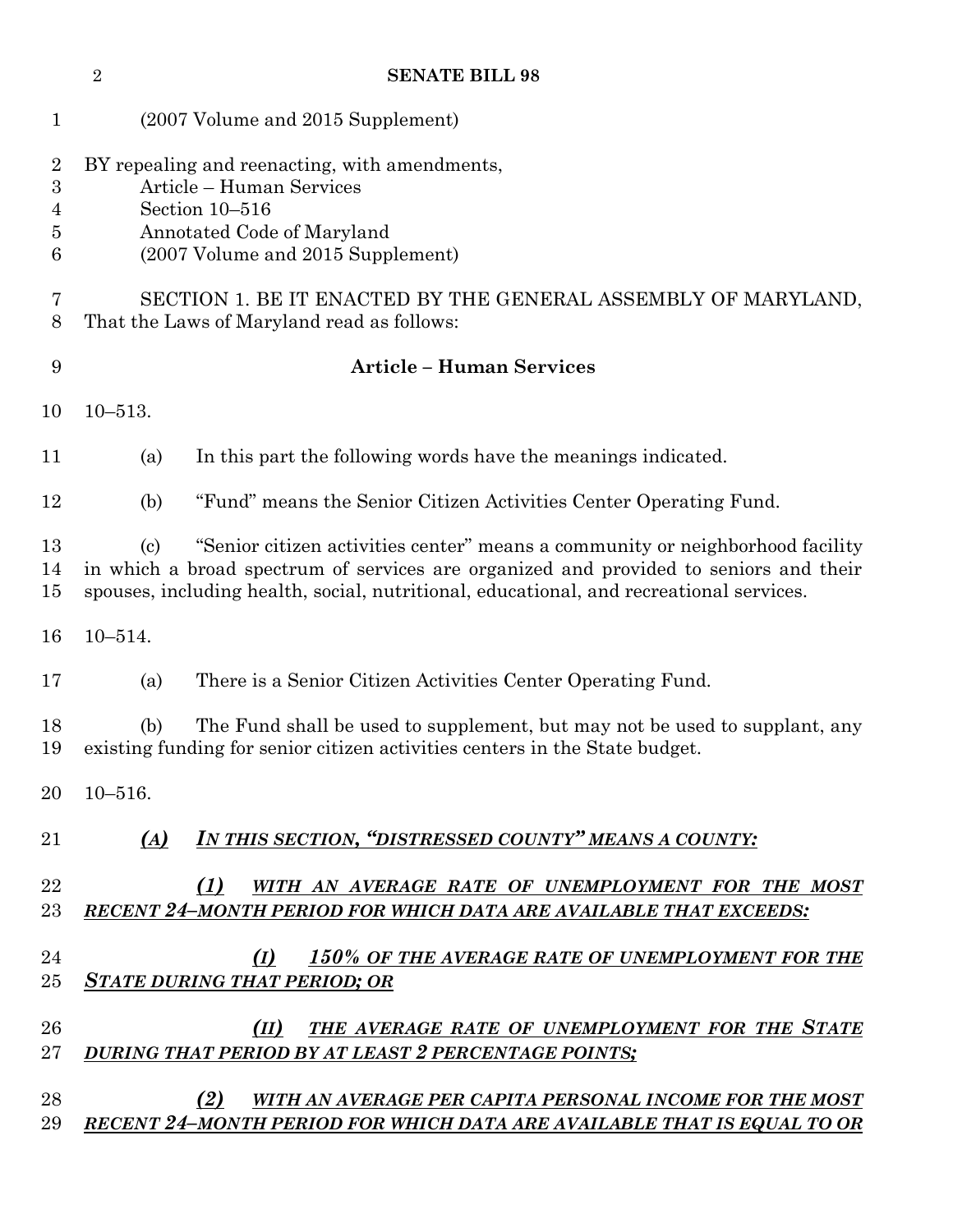#### **SENATE BILL 98** 3

## *LESS THAN 67% OF THE AVERAGE PER CAPITA PERSONAL INCOME FOR THE STATE DURING THAT PERIOD; OR*

### *(3) THAT NO LONGER MEETS EITHER CRITERION STATED IN ITEM (1) OR (2) OF THIS SUBSECTION BUT HAS MET AT LEAST ONE OF THE CRITERIA AT SOME TIME DURING THE PRECEDING 24–MONTH PERIOD.*

- 6  $\left(\frac{a}{b}\right)$  The Fund is a continuing, nonlapsing fund that is not subject to § 7–302 of the State Finance and Procurement Article.
- 8  $\leftrightarrow$  *(C)* (1) The Fund consists of appropriations that are made to the Fund from the State budget.
- (2) *(I)* For each fiscal year, the Governor shall include in the annual State budget an appropriation of \$500,000 *\$750,000* for the Fund.

 *(II) IN ADDITION TO THE FUNDS PROVIDED UNDER SUBPARAGRAPH (I) OF THIS PARAGRAPH, THE GOVERNOR SHALL PROVIDE SUFFICIENT FUNDS TO ENSURE THAT EACH COUNTY RECEIVES AT LEAST \$5,000 UNDER PARAGRAPH (3) OF THIS SUBSECTION SUBSECTION (D)(2) OF THIS SECTION.*

 $\left(\theta\right)$  *(D)* (1) Subject to paragraph (2) of this subsection, money from *\$100,000 OF* the Fund shall be distributed to counties for senior citizen activities centers based on a competitive grant process administered by the Department.

### (2) *(I) \$400,000 OF THE FUND SHALL BE DISTRIBUTED TO COUNTIES BASED ON EACH COUNTY'S PROPORTIONAL SHARE OF THE STATEWIDE POPULATION OF SENIOR CITIZENS.*

 *(II) A COUNTY SHALL RECEIVE AT LEAST \$5,000 UNDER THIS PARAGRAPH.*

 *(3)* At least 50% *\$250,000* of the Fund shall be distributed for senior 25 citizen activities centers on the basis of need, as determined by the Department, to counties: *TO DISTRESSED COUNTIES AS FOLLOWS:*

#### *(I) \$150,000 SHALL BE DIVIDED EVENLY; AND*

#### *(II) \$100,000 SHALL BE DIVIDED PROPORTIONATELY BY EACH COUNTY'S SHARE OF THE TOTAL POPULATION OF SENIOR CITIZENS IN DISTRESSED COUNTIES.*

 **[**(i) that have developed and submitted a local strategic plan for economic development that has been approved by the Secretary of Commerce; and